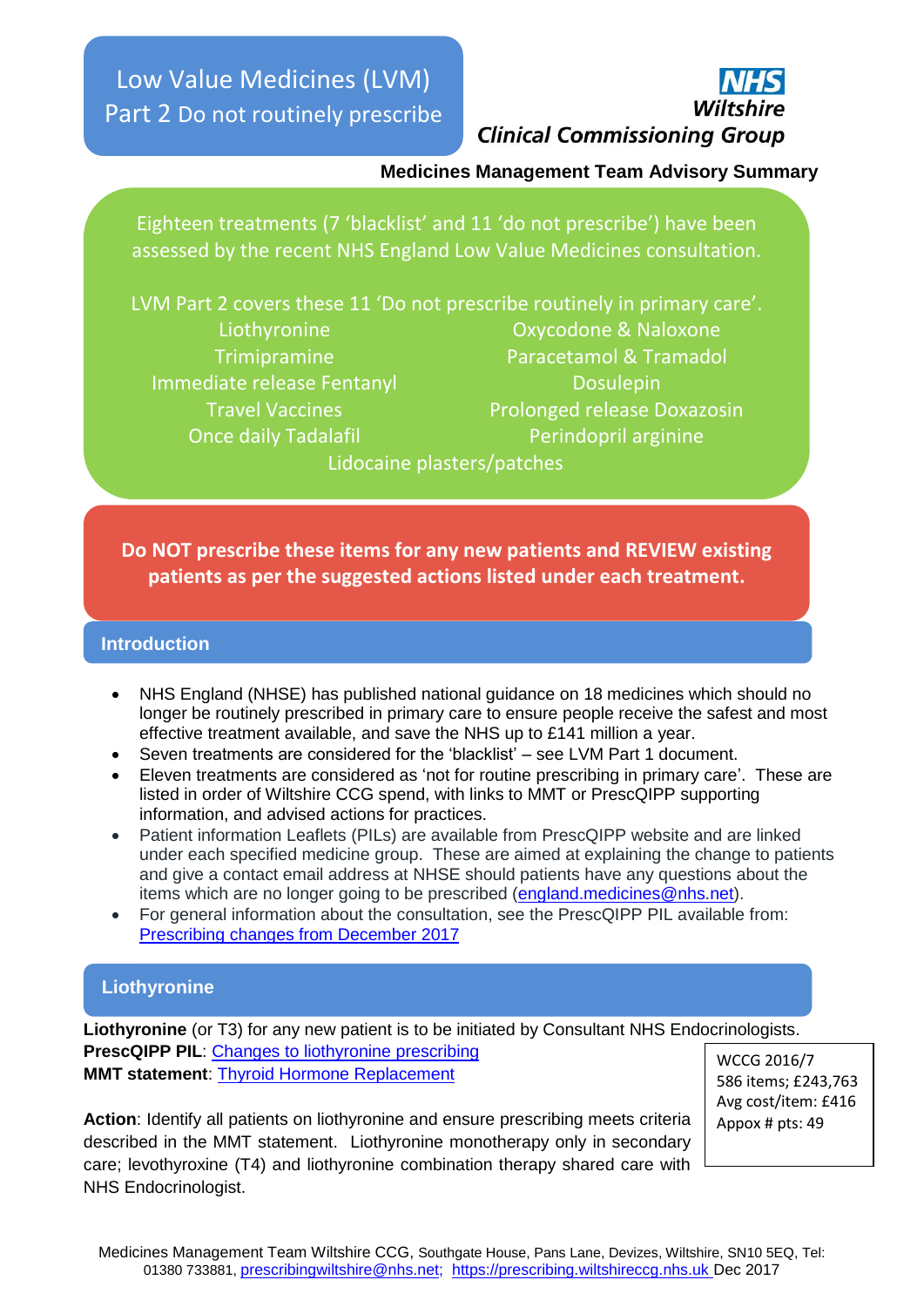# Low Value Medicines (LVM) Part 2 Do not routinely prescribe

Identify all existing patients and switch to once weekly or PRN tadalafil as per MMT statement

*Formulary Pharmacist to reiterate formulary position to Urology Teams at all three acute trusts.*

**Action**: No new patients should be prescribed immediate release fentanyl unless recommended by palliative care team. All existing patients should be identified and indication checked*.* (If non-palliative care indication, then an Individual

Funding Request (IFR) or Prior Approval must be completed so that suitable support can be offered to manage use and consider other treatment options.)

# **Travel Vaccines**

**Travel vaccines** should not be initiated in primary care when the vaccines are exclusively for the purposes of travel. NHSE recognises that the availability of travel vaccines on the NHS can be confusing for prescribers and will be issuing further guidance in Spring 2018.

- Cholera, Diptheria/Tetanus/Polio, Hepatitis A and Typhoid vaccines can still be offered on the NHS if clinically appropriate.
- Hepatitis B, Japanese encephalitis, Meningitis ACWY, yellow fever, tick borne encephalitis, rabies, or BCG
	- o Can be recommended for travel, but costs are borne by the traveller
	- o If for other indications (as per the 'green book'), these are free on the NHS.

Further information will be made available on the MMT website when NHSE clarification is issued.

# **Once daily Tadalafil**

**Tadalafil** is a phosphodiesterase inhibitor licensed for the treatment of erectile dysfunction. It is a second-line treatment option for ED when given on a PRN or weekly basis.

Daily tadalafil is non-formulary across all there Wiltshire formularies. There is no specific evidence of benefit of once daily over weekly use for ED or any other indication like penile rehabilitation post radical prostatectomy. **PrescQIPP PIL**: [Changes to once daily tadalafil prescribing](https://www.prescqipp.info/component/jdownloads/send/414-items-which-should-not-routinely-be-prescribed-in-primary-care-patient-leaflets/3750-patient-information-changes-to-once-daily-tadalafil-prescribing) **MMT statement**: [Erectile Dysfunction \(ED\)](https://prescribing.wiltshireccg.nhs.uk/?wpdmdl=997)

advice (even if initiated by Urology specialists) and treat as per usual ED guidance.

**Action**: No new patients to be initiated on once daily tadalafil.

WCCG 2016/7 1,128; £65,412 Avg cost/item: £58 Apprx # pts: 94

WCCG 2016/7 291 items; £96, 556 Avg cost/item: £331 Apprx # pts: 25

**Medicines Management Team Advisory Summary**

**Trimipramine**

**Trimipramine** is a tricyclic antidepressant which is significantly more expensive than other antidepressants because of excessive price inflation. **PrescQIPP PIL**: [Changes](https://www.prescqipp.info/component/jdownloads/send/414-items-which-should-not-routinely-be-prescribed-in-primary-care-patient-leaflets/3755-patient-information-changes-to-trimipramine-prescribing) to trimipramine prescribing

**Action**: No new patients to be initiated on this least cost-effective TCA. Identify all existing patients and review choice of anti-depressant with view to switching therapies. Utilise PrescQIPP supporting resources.

# **Immediate release Fentanyl**

therapy of patients undergoing palliative care treatment. There are established issues with longterm use, dependence and tolerance. **PrescQIPP PIL**: [Changes to immediate release fentanyl prescribing](https://www.prescqipp.info/component/jdownloads/send/414-items-which-should-not-routinely-be-prescribed-in-primary-care-patient-leaflets/3745-patient-information-changes-to-immediate-release-fentanyl-prescribing) WCCG 2016/7

**Fentanyl** is a strong opioid analgesic. Immediate-release or fast-acting fentanyl has a place in the

272 items; £86,119 Avg cost/item: £317 Apprx # pts: 23





**Clinical Commissioning Group**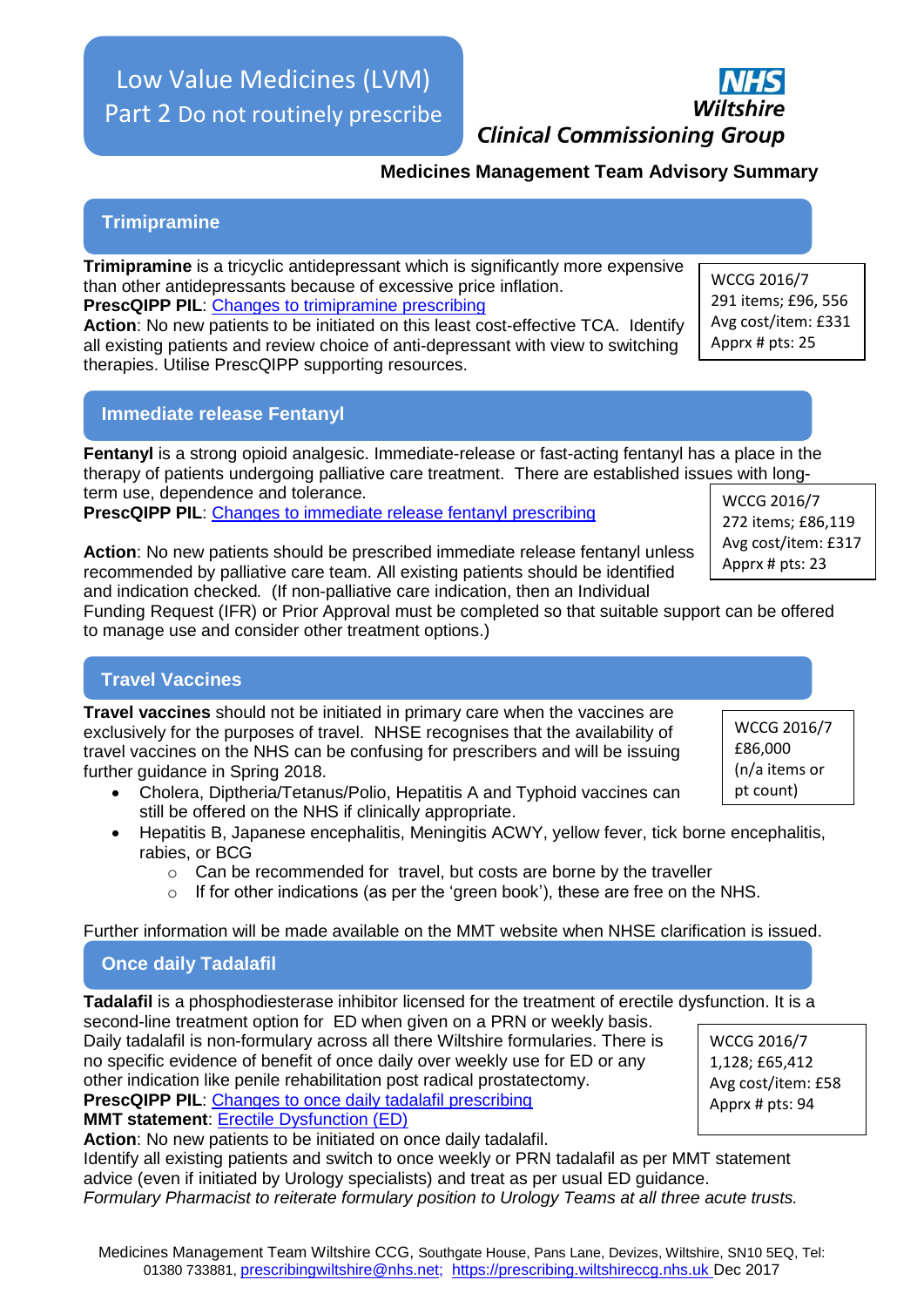#### Medicines Management Team Wiltshire CCG, Southgate House, Pans Lane, Devizes, Wiltshire, SN10 5EQ, Tel: 01380 733881, prescribingwiltshire@nhs.net; https://prescribing.wiltshireccg.nhs.uk Dec 2017

Low Value Medicines (LVM) Part 2 Do not routinely prescribe

**Medicines Management Team Advisory Summary**

#### **Lidocaine plasters**

**Lidocaine plasters** are items of low clinical effectiveness as there is limited, low quality evidence for even the licensed indication in post-herpetic neuralgia (PHN). NICE CG173 does NOT recommend lidocaine plasters for treating neuropathic pain.

**PrescQIPP PIL**: [Changes in lidocaine prescribing](https://www.prescqipp.info/component/jdownloads/send/414-items-which-should-not-routinely-be-prescribed-in-primary-care-patient-leaflets/3746-patient-information-changes-to-lidocaine-plaster-prescribing)

**MMT statement**[: Lidocaine Plasters Prescribing Summary](https://prescribing.wiltshireccg.nhs.uk/?wpdmdl=1674) **Specialist Pharmacy Service** review of evidence for PHN indication: [https://www.england.nhs.uk/wp-content/uploads/2017/11/sps-lidocaine](https://www.england.nhs.uk/wp-content/uploads/2017/11/sps-lidocaine-plasters.pdf)[plasters.pdf](https://www.england.nhs.uk/wp-content/uploads/2017/11/sps-lidocaine-plasters.pdf)

**Action:** No initiation of new patients in primary care; requires specialist initiation (for licensed indication only). Identify current patients and review ongoing need.

# **Oxycodone & naloxone combination (Targinact)**

**Oxycodone & naloxone** is a combination preparation used to treat severe pain where the naloxone is added to counteract opioid-induced constipation. **PrescQIPP PIL**: [Changes](https://www.prescqipp.info/component/jdownloads/send/414-items-which-should-not-routinely-be-prescribed-in-primary-care-patient-leaflets/3753-patient-information-changes-to-targinact-prescribing) to Targinact prescribing

**PrescQIPP Bulletin**: [Oxycodone/naloxone Targinact](https://www.prescqipp.info/component/jdownloads/send/105-oxycodone-naloxone-prolonged-release-targinact-tablets/1307-bulletin-56-oxycodone-naloxone-prolonged-release)

**Action**: Do not prescribe for any new patients. Existing patients should be reviewed and converted to opioid plus separate laxative as per PrescQIPP bulletin guidance.

# **Paracetamol & Tramadol combination (Tramacet)**

**Paracetamol and tramadol** combination preparations are more expensive than the individual products combined. There is no evidence that the combination product is safer or more efficacious than use of the separate items.

**PrescQIPP PIL: [Changes](https://www.prescqipp.info/component/jdownloads/send/414-items-which-should-not-routinely-be-prescribed-in-primary-care-patient-leaflets/3754-patient-information-changes-to-tramacet-prescribing) to Tramacet prescribing MMT statement**: [Tramacet](https://prescribing.wiltshireccg.nhs.uk/?wpdmdl=1673)

**Action:** Do not prescribe for new patients. Review existing patients with aim of prescribing as separate medicines so that doses can be optimised and titrated individually.

#### **Dosulepin**

**Dosulepin** (previously known as dothiepin) is a trycyclic antidepressant that NICE CG90 Depression in Adults lists as a 'do not do' because of significant safety concerns around increased cardiac risk and overdosage.

**PrescQIPP PIL**: [Changes](https://www.prescqipp.info/component/jdownloads/send/414-items-which-should-not-routinely-be-prescribed-in-primary-care-patient-leaflets/3758-patient-information-changes-to-dosulepin-prescribing) to dosulepin prescribing

**PrescQIPP: [Dosulepin Bulletin](https://www.prescqipp.info/component/jdownloads/send/313-dosulepin-drop-list/2857-bulletin-126-dosulepin-drop-list)** 

**Action**: Do not initiate or switch patients to dosulepin. Existing patients should be reviewed with aim of deprescribing.

WCCG 2016/7 735 items; £50,143 Avg cost/item: £68 Apprx # pts: 61

WCCG 2016/7 747 items; £42,869 Avg cost/item: £57 Apprx # pts: 62

WCCG 2016/7 1,733 items; £26,739 Avg cost/item: £15 Apprx # pts: 144

WCCG 2016/7 9,987 items; £25,928 Avg cost/item: £2.60 Apprx # pts: 832



**Clinical Commissioning Group**